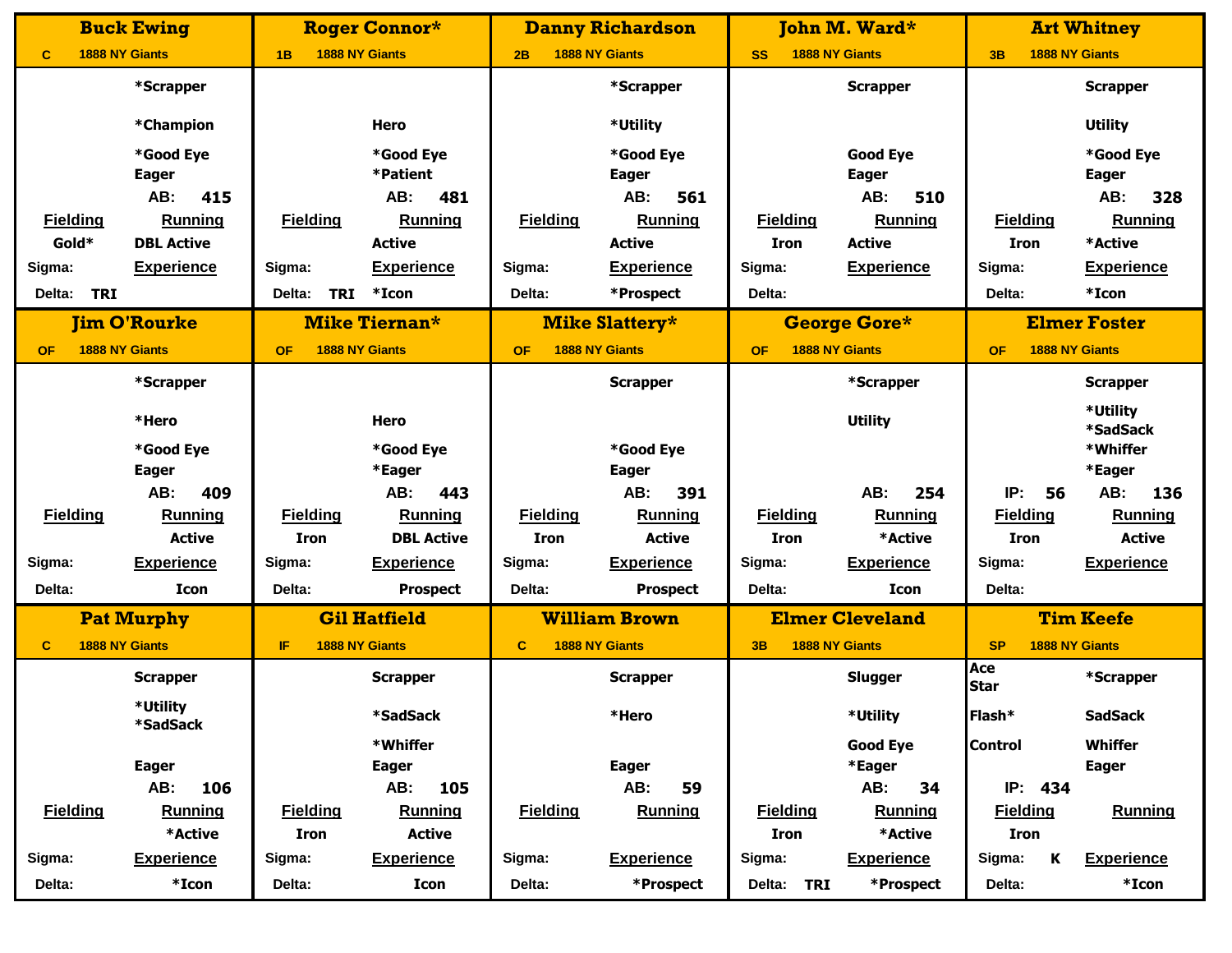|                     | <b>Mickey Welch</b>           |                           | <b>Cannonball Titcomb*</b> |                           | <b>Ed Crane</b>              |                             | <b>Bill George</b>    |                            | <b>Stump Weidman</b>             |
|---------------------|-------------------------------|---------------------------|----------------------------|---------------------------|------------------------------|-----------------------------|-----------------------|----------------------------|----------------------------------|
| <b>SP</b>           | <b>1888 NY Giants</b>         | <b>SP</b>                 | <b>1888 NY Giants</b>      | <b>SP</b>                 | <b>1888 NY Giants</b>        | P                           | <b>1888 NY Giants</b> | <b>1888 NY Giants</b><br>P |                                  |
| Ace                 | *Scrapper                     | Ace                       | <b>Scrapper</b>            | Ace*                      |                              | <b>Struggler</b><br>Workman |                       | Star*                      | <b>Scrapper</b>                  |
|                     | *SadSack                      | Flash*                    | <b>SadSack</b>             |                           | *Utility<br>*SadSack         |                             | *Utility              |                            | <b>Utility</b><br><b>SadSack</b> |
| Control*            | *Whiffer                      | <b>Control</b>            | Whiffer                    |                           | Whiffer                      | <b>DBL Control</b>          | <b>Good Eye</b>       |                            | *Whiffer                         |
|                     | <b>Eager</b>                  |                           | <b>Eager</b>               |                           | *Eager                       |                             | <b>Eager</b>          |                            | <b>Patient</b>                   |
| IP:<br>425          |                               | IP:<br>197                |                            | IP: 92.2                  |                              | IP:<br>42                   |                       | IP:<br>18                  |                                  |
| <b>Fielding</b>     | <b>Running</b>                | <b>Fielding</b>           | <b>Running</b>             | <b>Fielding</b>           | <b>Running</b>               | <b>Fielding</b>             | Running               | <b>Fielding</b>            | <b>Running</b>                   |
| <b>Iron</b>         | *Active                       | <b>Iron</b>               | <b>Active</b>              | <b>Iron</b>               | *Active                      | <b>Iron</b>                 | *Active               | <b>Iron</b>                | <b>Stoic</b>                     |
| Sigma:              | <b>Experience</b>             | Sigma:                    | <b>Experience</b>          | Sigma:                    | <b>Experience</b>            | Sigma:                      | <b>Experience</b>     | Sigma:                     | <b>Experience</b>                |
| <b>HR</b><br>Delta: |                               | Delta:                    | <b>Prospect</b>            | Delta:                    |                              | Delta:                      | *Prospect             | Delta:                     |                                  |
|                     | <b>1888 New York Giants</b>   |                           | <b>Tom Daly#</b>           |                           | <b>Cap Anson</b>             |                             | <b>Fred Pfeffer</b>   |                            | <b>Ned Williamson</b>            |
|                     | <b>National League</b>        | 1888 Chicago<br>C         |                            | 1888 Chicago<br>1B        |                              | 1888 Chicago<br>2B          |                       | 1888 Chicago<br>SS         |                                  |
|                     | <b>Pitcher Hitting Card</b>   |                           | <b>Scrapper</b>            |                           |                              |                             | *Scrapper             |                            |                                  |
|                     | <b>Ballpark: Polo Grounds</b> |                           | *SadSack                   |                           | <b>Hero</b>                  |                             |                       |                            |                                  |
|                     | <b>RHP: Big</b>               |                           |                            |                           | *Champion<br><b>Good Eye</b> |                             | *Good Eye             |                            | *Whiffer                         |
|                     | LHP: Big                      |                           | <b>Eager</b>               |                           | *Eager                       |                             | *Eager                |                            | *Patient                         |
|                     | <b>Surface: Grass</b>         |                           | AB:<br>219                 |                           | AB:<br>515                   |                             | AB:<br>517            |                            | AB:<br>452                       |
|                     |                               | <b>Fielding</b>           | <b>Running</b>             | <b>Fielding</b>           | Running                      | <b>Fielding</b>             | <b>Running</b>        | <b>Fielding</b>            | <b>Running</b>                   |
|                     |                               |                           | *Active                    |                           | <b>Active</b>                |                             | <b>DBL Active</b>     | <b>Iron</b>                | <b>Active</b>                    |
|                     |                               | Sigma:                    | <b>Experience</b>          | Sigma:                    | <b>Experience</b>            | Sigma:                      | <b>Experience</b>     | Sigma:                     | <b>Experience</b>                |
|                     |                               | Delta:                    | *Prospect                  | <b>TRI</b><br>Delta:      | Icon                         | Delta:<br>TRI               |                       | <b>TRI</b><br>Delta:       | *Icon                            |
|                     | <b>Tom Burns</b>              |                           | <b>Hugh Duffy</b>          |                           | <b>Marty Sullivan</b>        |                             | Jimmy Ryan*           |                            | George Van Haltren*              |
| 1888 Chicago<br>3B  |                               | 1888 Chicago<br><b>OF</b> |                            | 1888 Chicago<br><b>OF</b> |                              | 1888 Chicago<br>OF-P        |                       | OF-SP 1888 Chicago         |                                  |
|                     | <b>Scrapper</b>               |                           |                            |                           |                              | <b>Star</b>                 |                       | Star*                      | *Scrapper                        |
|                     | *Utility                      |                           | Hero                       |                           | *Utility                     |                             | *Hero<br>*Champion    |                            | Hero                             |
|                     |                               |                           |                            |                           |                              | Control*                    | *Good Eye             | <b>Control</b>             |                                  |
|                     | <b>Eager</b>                  |                           | <b>Eager</b>               |                           | <b>Eager</b>                 |                             | *Eager                |                            | *Eager                           |
|                     | AB:<br>483                    |                           | AB:<br>298                 |                           | AB:<br>314                   | IP: 38.1                    | AB:<br>549            | IP: 245                    | AB:<br>318                       |
| <b>Fielding</b>     | Running                       | <b>Fielding</b>           | <b>Running</b>             | <b>Fielding</b>           | <b>Running</b>               | <b>Fielding</b>             | <b>Running</b>        | <b>Fielding</b>            | Running                          |
|                     | <b>Active</b>                 | Iron                      | *Active                    | Iron                      | *Active                      | Iron                        | <b>DBL Active</b>     | Iron                       | <b>Active</b>                    |
| Sigma:              | <b>Experience</b>             | Sigma:                    | <b>Experience</b>          | Sigma:                    | <b>Experience</b>            | Sigma:                      | <b>Experience</b>     | Sigma:                     | <b>Experience</b>                |
| Delta:              | $*$ Icon                      | Delta:                    | <b>Prospect</b>            | Delta:                    | *Prospect                    | Delta: TRI                  | *Prospect             | <b>TRI</b><br>Delta:       | *Prospect                        |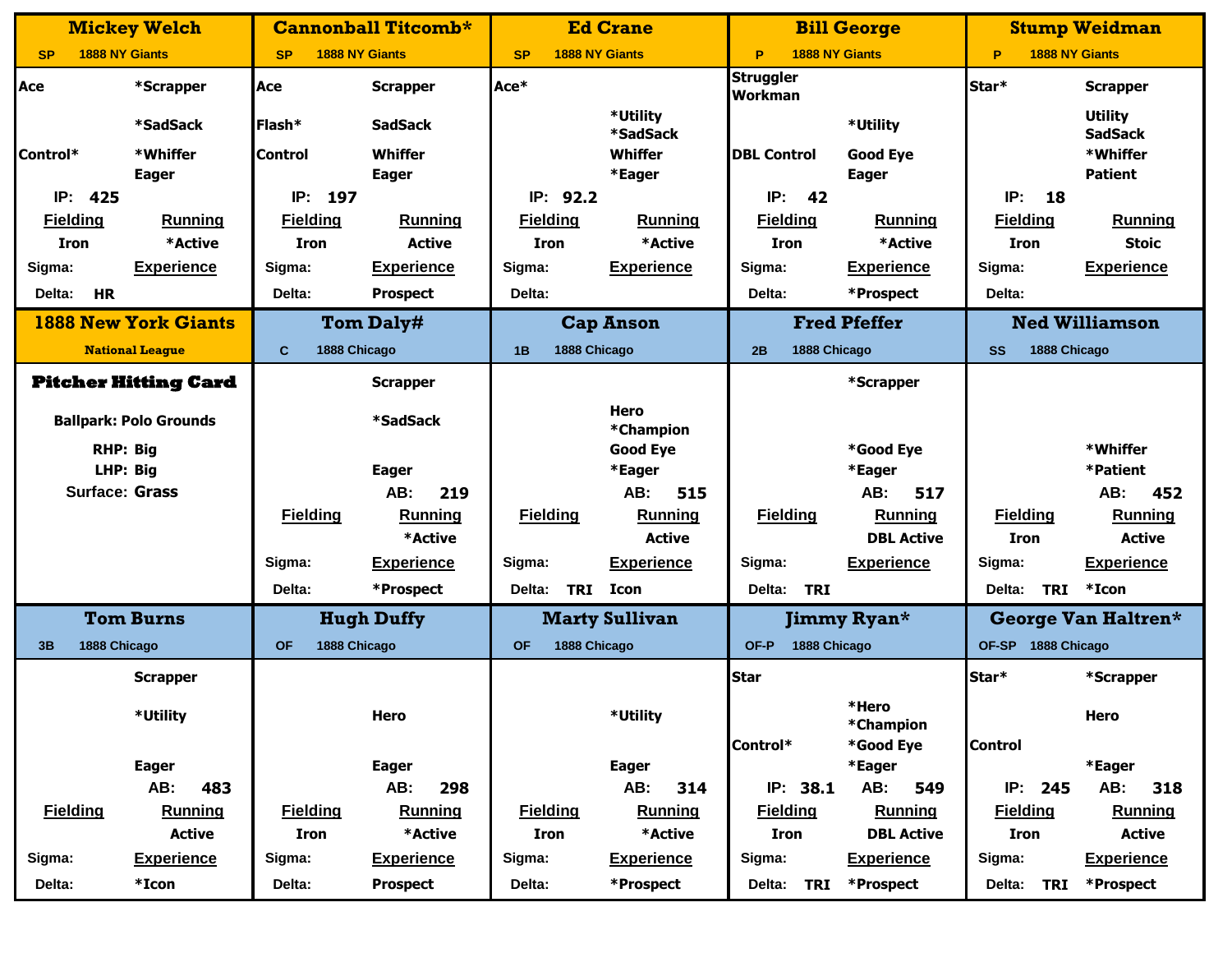|                           | <b>Duke Farrell#</b>        |                      | <b>Bob Pettit*</b>                  | <b>Silver Flint</b>  |                                  |                 | <b>Dell Darling</b>           | <b>Gus Krock</b>          |                        |
|---------------------------|-----------------------------|----------------------|-------------------------------------|----------------------|----------------------------------|-----------------|-------------------------------|---------------------------|------------------------|
| 1888 Chicago<br>$C-1B$    |                             | <b>OF</b>            | 1888 Chicago                        | C                    | 1888 Chicago                     | $\mathbf{C}$    | 1888 Chicago                  | 1888 Chicago<br><b>SP</b> |                        |
|                           | *Scrapper                   |                      |                                     |                      | <b>Scrapper</b>                  |                 |                               | Ace*                      | *Scrapper              |
|                           | *Utility                    |                      |                                     |                      | *SadSack                         |                 | <b>Utility</b>                |                           | *Utility               |
|                           |                             |                      |                                     |                      |                                  |                 |                               |                           | <b>*SadSack</b>        |
|                           | *Whiffer                    |                      | <b>Good Eye</b>                     |                      | <b>Whiffer</b>                   |                 | *Whiffer                      | <b>DBL Control</b>        | Whiffer                |
|                           | <b>Eager</b>                |                      | <b>Eager</b>                        |                      | <b>Eager</b>                     |                 | <b>Eager</b>                  |                           | <b>Eager</b>           |
|                           | AB:<br>241                  |                      | AB:<br>169                          |                      | 77<br>AB:                        |                 | AB:<br>75                     | IP:<br>339                |                        |
| <b>Fielding</b>           | <b>Running</b>              | <b>Fielding</b>      | Running                             | <b>Fielding</b>      | Running                          | <b>Fielding</b> | Running                       | <b>Fielding</b>           | Running                |
| <b>Iron</b>               | *Active                     | <b>Iron</b>          | *Active                             |                      |                                  |                 | <b>Stoic</b>                  | <b>Iron</b>               | *Stoic                 |
| Sigma:                    | <b>Experience</b>           | Sigma:               | <b>Experience</b>                   | Sigma:               | <b>Experience</b>                | Sigma:          | <b>Experience</b>             | Sigma:<br>Κ               | <b>Experience</b>      |
| <b>TRI</b><br>Delta:      | <b>Prospect</b>             | <b>TRI</b><br>Delta: |                                     | <b>TRI</b><br>Delta: | *Icon                            | Delta:          |                               | Delta:                    | *Prospect              |
|                           | <b>Mark Baldwin</b>         |                      | <b>John Tener</b>                   |                      | <b>George Borchers</b>           |                 | <b>Ad Gumbert</b>             |                           | <b>Frank Dwyer</b>     |
| <b>SP</b><br>1888 Chicago |                             | <b>SP</b>            | 1888 Chicago                        | <b>SP</b>            | 1888 Chicago                     | <b>SP</b>       | 1888 Chicago                  | 1888 Chicago<br><b>SP</b> |                        |
| Star                      | *Scrapper                   | Ace*                 | <b>Scrapper</b>                     | Star*                | <b>Scrapper</b>                  | <b>Star</b>     | <b>Scrapper</b>               | Ace<br><b>Star</b>        | <b>Scrapper</b>        |
|                           | *Utility<br><b>*SadSack</b> |                      | *SadSack                            |                      | <b>Utility</b><br><b>SadSack</b> |                 | *Hero<br>*Champion            |                           | *SadSack               |
|                           | Whiffer                     | <b>Control</b>       | Whiffer                             |                      | <b>Whiffer</b>                   | <b>Control</b>  | *Good Eye                     | <b>Control</b>            | *Whiffer               |
|                           | <b>Eager</b>                |                      | <b>Eager</b>                        |                      | <b>Eager</b>                     |                 | <b>Eager</b>                  |                           | <b>Eager</b>           |
| IP:<br>251                |                             | IP:<br>102           |                                     | IP:<br>67            |                                  | IP:             | 48.2                          | IP:<br>42                 |                        |
| <b>Fielding</b>           | <b>Running</b>              | <b>Fielding</b>      | <b>Running</b>                      | <b>Fielding</b>      | <b>Running</b>                   | <b>Fielding</b> | Running                       | <b>Fielding</b>           | <b>Running</b>         |
| <b>Iron</b>               | *Active                     | <b>Iron</b>          | *Active                             | <b>Iron</b>          | *Active                          | <b>Iron</b>     | <b>Stoic</b>                  | <b>Iron</b>               | <b>Stoic</b>           |
| Sigma:<br>К               | <b>Experience</b>           | Sigma:<br>К          | <b>Experience</b>                   | Sigma:               | <b>Experience</b>                | Sigma:          | <b>Experience</b>             | Sigma:                    | <b>Experience</b>      |
| Delta:<br><b>TRI</b>      | *Prospect                   | Delta:               | *Prospect                           | Delta:               | <b>Prospect</b>                  | Delta:          | <b>Prospect</b><br><b>TRI</b> | Delta:                    | <b>Prospect</b>        |
|                           | <b>Tod Brynan</b>           |                      | <b>1888 Chicago White Stockings</b> |                      | <b>Jack Clements*</b>            |                 | Sid Farrar*                   |                           | <b>Charlie Bastian</b> |
| 1888 Chicago<br><b>SP</b> |                             |                      | <b>National League</b>              | $\mathbf{C}$         | 1888 Philadelphia                | 1B              | <b>1888 Philadelphia</b>      | 2B                        | 1888 Philadelphia      |
| Struggler                 | <b>Scrapper</b>             |                      | <b>Pitcher Hitting Card</b>         |                      | <b>Scrapper</b>                  |                 | <b>Scrapper</b>               |                           | <b>Scrapper</b>        |
|                           | *SadSack                    |                      | <b>Ballpark: West Side Park</b>     |                      |                                  |                 |                               |                           | <b>*SadSack</b>        |
| Control*                  | Whiffer                     |                      | <b>RHP: Small</b>                   |                      |                                  |                 | *Good Eye                     |                           | *Whiffer               |
|                           | <b>Eager</b>                |                      | <b>LHP: Small</b>                   |                      | <b>Eager</b>                     |                 | *Eager                        |                           | *Eager                 |
| IP:<br>25                 |                             |                      | <b>Surface: Grass</b>               |                      | AB:<br>326                       |                 | AB:<br>508                    |                           | AB:<br>275             |
| <b>Fielding</b>           | <b>Running</b>              |                      |                                     | <b>Fielding</b>      | <b>Running</b>                   | <b>Fielding</b> | <b>Running</b>                | <b>Fielding</b>           | <b>Running</b>         |
| <b>Iron</b>               | <b>Stoic</b>                |                      |                                     |                      | *Stoic                           | <b>Iron</b>     | *Active                       | <b>Iron</b>               | *Active                |
| K<br>Sigma:               | <b>Experience</b>           |                      |                                     | Sigma:               | <b>Experience</b>                | Sigma:          | <b>Experience</b>             | Sigma:                    | <b>Experience</b>      |
| <b>TRI</b><br>Delta:      | *Prospect                   |                      |                                     | Delta:               | *Prospect                        | Delta:          |                               | Delta:                    | *Icon                  |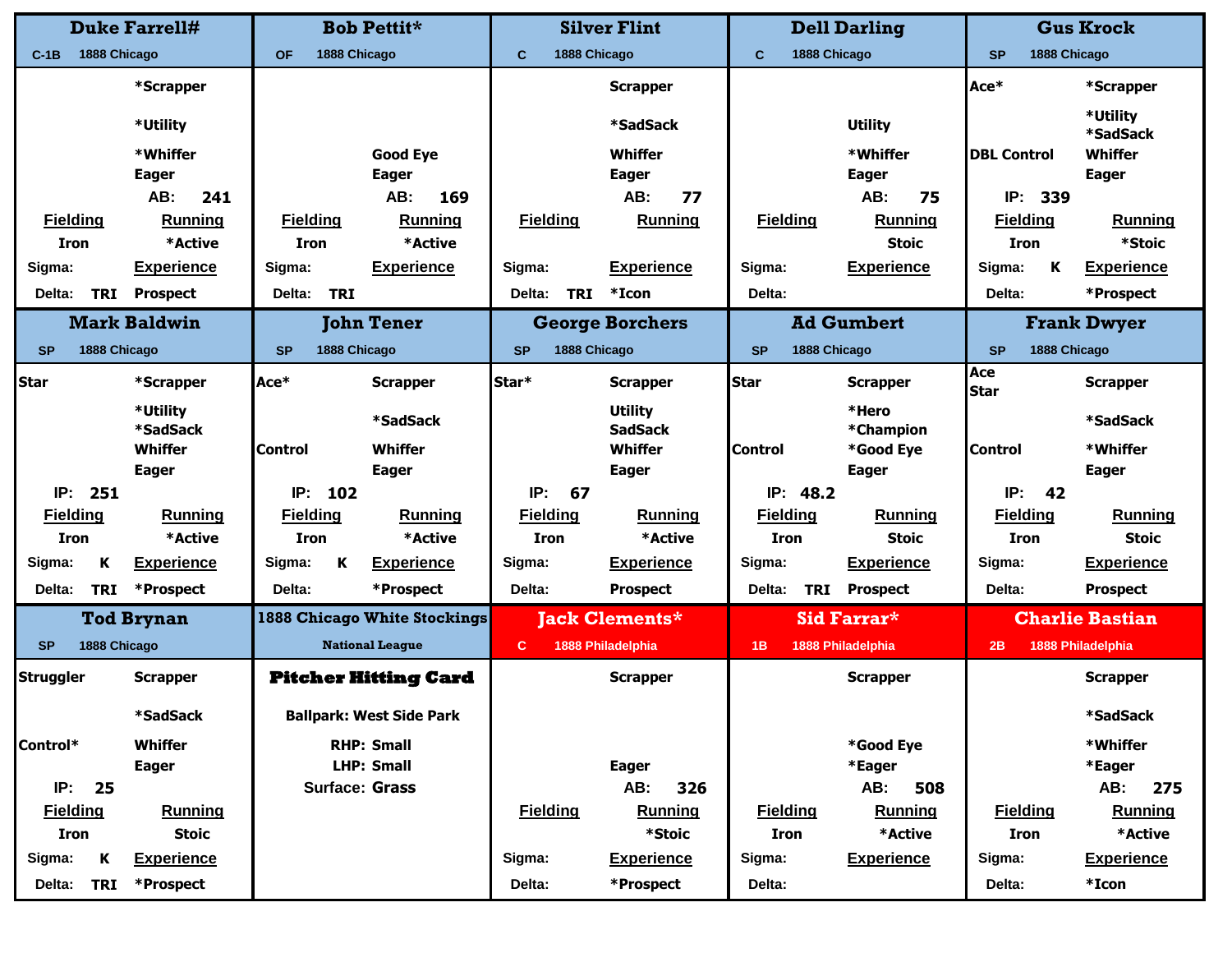|                    | <b>Arthur Irwin*</b>     |                                | <b>Joe Mulvey</b>         |                                | <b>Jim Fogarty</b>           |                                | <b>Ed Andrews</b>                 |                                | George Wood*                        |
|--------------------|--------------------------|--------------------------------|---------------------------|--------------------------------|------------------------------|--------------------------------|-----------------------------------|--------------------------------|-------------------------------------|
| <b>SS</b>          | 1888 Philadelphia        | 3B                             | 1888 Philadelphia         | <b>OF</b>                      | 1888 Philadelphia            | <b>OF</b>                      | 1888 Philadelphia                 | <b>OF</b>                      | 1888 Philadelphia                   |
|                    | <b>Scrapper</b>          |                                | <b>Scrapper</b>           |                                | <b>Scrapper</b>              |                                | *Scrapper                         |                                | *Scrapper                           |
|                    | <b>Utility</b>           |                                | <b>Utility</b>            |                                | *Utility                     |                                | *Utility                          |                                | *Utility                            |
|                    |                          |                                | *Good Eye                 |                                | *Whiffer                     |                                | *Good Eye                         |                                |                                     |
|                    | *Eager                   |                                | <b>Eager</b>              |                                |                              |                                | <b>Eager</b>                      |                                | *Eager                              |
|                    | AB:<br>448               |                                | 398<br>AB:                |                                | 454<br>AB:                   |                                | AB:<br>528                        |                                | AB:<br>433                          |
| <b>Fielding</b>    | Running<br>*Active       | <b>Fielding</b><br><b>Iron</b> | <b>Running</b><br>*Active | <b>Fielding</b>                | Running<br><b>DBL Active</b> | <b>Fielding</b><br><b>Iron</b> | Running<br><b>Active</b>          | <b>Fielding</b><br><b>Iron</b> | Running<br>*Active                  |
|                    |                          |                                |                           |                                |                              |                                |                                   |                                |                                     |
| Sigma:             | <b>Experience</b>        | Sigma:                         | <b>Experience</b>         | Sigma:                         | <b>Experience</b>            | Sigma:                         | <b>Experience</b>                 | Sigma:                         | <b>Experience</b>                   |
| Delta:             | *Icon                    | Delta:                         |                           | Delta:                         | *Prospect                    | Delta:                         |                                   | Delta:                         |                                     |
|                    | <b>Ed Delahanty</b>      |                                | <b>Pop Schriver</b>       |                                | <b>Bill Hallman</b>          |                                | <b>Deacon McGuire</b>             |                                | <b>Ben Sanders</b>                  |
| <b>UT</b>          | 1888 Philadelphia        | c                              | 1888 Philadelphia         | UT                             | 1888 Philadelphia            | UT                             | 1888 Philadelphia                 | <b>SP</b>                      | 1888 Philadelphia                   |
|                    | <b>Scrapper</b>          |                                | *Scrapper                 |                                | <b>Scrapper</b>              |                                | <b>Scrapper</b>                   | Ace                            | <b>Scrapper</b>                     |
|                    | *Utility                 |                                | *SadSack                  |                                | <b>Utility</b>               |                                | *Hero<br>*Champion                |                                |                                     |
|                    | *Good Eye                |                                | *Whiffer                  |                                | *Whiffer                     |                                | *Whiffer                          | <b>DBL Control</b>             | <b>Good Eye</b>                     |
|                    | <b>Eager</b>             |                                | <b>Eager</b>              |                                | <b>Eager</b>                 |                                | *Eager                            |                                | <b>Eager</b>                        |
|                    | AB:<br>290               |                                | AB:<br>134                |                                | AB:<br>63                    |                                | AB:<br>51                         | IP:<br>275                     |                                     |
| <b>Fielding</b>    | <b>Running</b>           | <b>Fielding</b>                | <b>Running</b>            | <b>Fielding</b>                | <b>Running</b>               | <b>Fielding</b>                | <b>Running</b>                    | <b>Fielding</b>                | <b>Running</b>                      |
| <b>Iron</b>        | <b>DBL Active</b>        |                                |                           | <b>Iron</b>                    |                              | <b>Iron</b>                    | <b>Stoic</b>                      | <b>Iron</b>                    | <b>Active</b>                       |
| Sigma:             | <b>Experience</b>        | Sigma:                         | <b>Experience</b>         | Sigma:                         | <b>Experience</b>            | Sigma:                         | <b>Experience</b>                 | Sigma:                         | <b>Experience</b>                   |
| Delta:             | <b>Prospect</b>          | Delta:                         | *Prospect                 | Delta:                         | <b>Prospect</b>              | Delta:                         | *Prospect                         | Delta:                         | *Prospect                           |
|                    | <b>Charlie Buffinton</b> |                                | Dan Casey*                |                                | <b>Kid Gleason</b>           |                                | <b>1888 Philadelphia Quakers</b>  |                                | <b>King Kelly</b>                   |
| P                  | 1888 Philadelphia        | P                              | 1888 Philadelphia         | P                              | 1888 Philadelphia            |                                | <b>National League</b>            | 1888 Boston<br>$\mathbf{C}$    |                                     |
| Асе                | <b>Scrapper</b>          | <b>Star</b>                    | <b>Scrapper</b>           | <b>Star</b>                    | <b>Scrapper</b>              |                                | <b>Pitcher Hitting Card</b>       |                                |                                     |
|                    | *SadSack                 |                                | *Utility<br>*SadSack      |                                | <b>Utility</b>               |                                | <b>Ballpark: Baseball Grounds</b> |                                | *Champion                           |
| <b>DBL Control</b> | <b>Good Eye</b>          | <b>Control</b>                 | *Whiffer                  | Control*                       | *Whiffer                     |                                | <b>RHP: Small</b>                 |                                | *Good Eye                           |
|                    | <b>Eager</b>             |                                | <b>Eager</b>              |                                | <b>Eager</b>                 |                                | <b>LHP: Small</b>                 |                                | *Eager                              |
| IP: 400            |                          | IP: 285                        | AB:<br>118                | IP: 199                        | AB:<br>83                    | <b>Surface: Grass</b>          |                                   |                                | AB:<br>440                          |
| <b>Fielding</b>    | <b>Running</b><br>*Stoic | <b>Fielding</b><br>Iron        | <b>Running</b>            | <b>Fielding</b><br><b>Iron</b> | <b>Running</b><br>*Active    |                                |                                   | <b>Fielding</b>                | <b>Running</b><br><b>DBL Active</b> |
| Sigma:             | <b>Experience</b>        | Sigma:                         | <b>Experience</b>         | Sigma:                         | <b>Experience</b>            |                                |                                   | Sigma:                         | <b>Experience</b>                   |
| Delta:             |                          | Delta:                         | *Prospect                 | Delta:                         | <b>Prospect</b>              |                                |                                   | Delta:                         | TRI *Icon                           |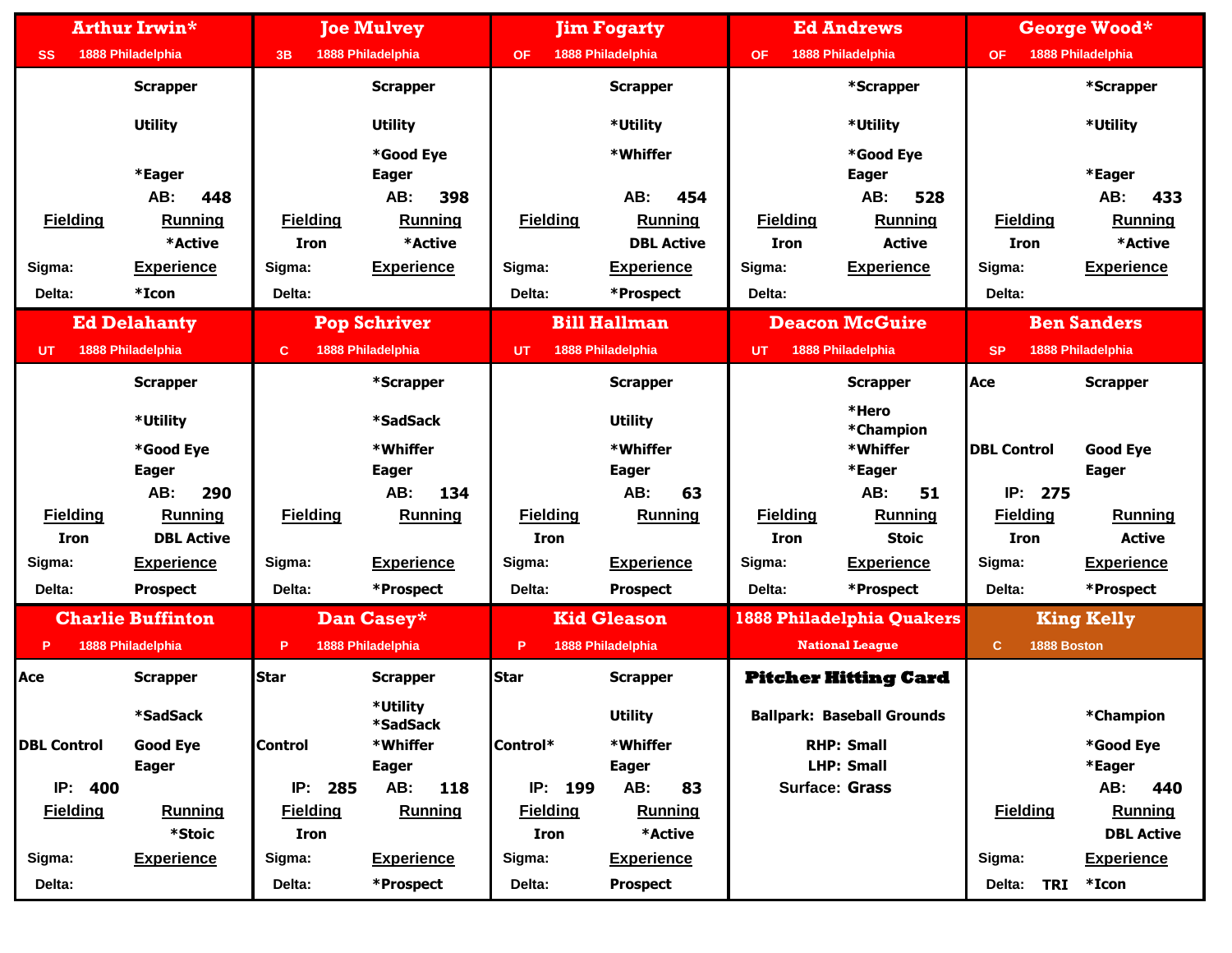|                          | <b>John Morrill</b>  |                          | <b>Joe Quinn</b>     |                             | Sam Wise*            |                 | <b>Billy Nash</b>       |                          | <b>Joe Hornung</b>  |
|--------------------------|----------------------|--------------------------|----------------------|-----------------------------|----------------------|-----------------|-------------------------|--------------------------|---------------------|
| 1888 Boston<br>1B        |                      | 1888 Boston<br>2B        |                      | <b>SS</b><br>1888 Boston    |                      | 3B              | 1888 Boston             | 1888 Boston<br><b>OF</b> |                     |
|                          | *Scrapper            |                          |                      |                             | *Scrapper            |                 | *Scrapper               |                          | *Scrapper           |
|                          | *SadSack             |                          | *Champion            |                             | *Utility             |                 | <b>Hero</b>             |                          | *Utility            |
|                          |                      |                          | <b>Good Eye</b>      |                             | *Whiffer             |                 | *Good Eye               |                          | *Good Eye           |
|                          |                      |                          | <b>Eager</b>         |                             | *Eager               |                 | *Eager                  |                          | <b>Eager</b>        |
|                          | AB:<br>486           |                          | AB:<br>156           |                             | AB:<br>417           |                 | AB:<br>526              |                          | AB:<br>431          |
| <b>Fielding</b>          | Running              | <b>Fielding</b>          | <b>Running</b>       | <b>Fielding</b>             | <b>Running</b>       | <b>Fielding</b> | Running                 | <b>Fielding</b>          | <b>Running</b>      |
| <b>Iron</b>              | *Active              | <b>Iron</b>              | <b>Active</b>        | <b>Iron</b>                 | <b>Active</b>        |                 | *Active                 |                          | <b>Active</b>       |
| Sigma:                   | <b>Experience</b>    | Sigma:                   | <b>Experience</b>    | Sigma:                      | <b>Experience</b>    | Sigma:          | <b>Experience</b>       | Sigma:                   | <b>Experience</b>   |
| Delta:                   | Icon                 | <b>TRI</b><br>Delta:     | *Prospect            | <b>TRI</b><br>Delta:        | $*Icon$              | Delta:          | <b>TRI</b><br>*Prospect | Delta:                   | *Icon               |
|                          | Tom Brown*           |                          | <b>Dick Johnston</b> |                             | Irv Ray*             |                 | <b>Pop Tate</b>         |                          | <b>Ezra Sutton</b>  |
| 1888 Boston<br><b>OF</b> |                      | 1888 Boston<br><b>OF</b> |                      | 1888 Boston<br><b>SS</b>    |                      | c               | 1888 Boston             | 1888 Boston<br>3B        |                     |
|                          |                      |                          |                      |                             | *Scrapper            |                 | *Scrapper               |                          | *Scrapper           |
|                          |                      |                          | Hero                 |                             |                      |                 | *Utility                |                          | <b>Utility</b>      |
|                          | *Whiffer             |                          | <b>Good Eye</b>      |                             | <b>Good Eye</b>      |                 | <b>Good Eye</b>         |                          | <b>Good Eye</b>     |
|                          | *Eager               |                          | <b>Eager</b>         |                             | <b>Eager</b>         |                 | <b>Eager</b>            |                          | *Eager              |
|                          | 420<br>AB:           |                          | AB:<br>585           |                             | AB:<br>206           |                 | AB:<br>148              |                          | AB:<br>110          |
| <b>Fielding</b>          | <b>Running</b>       | <b>Fielding</b>          | <b>Running</b>       | <b>Fielding</b>             | Running              | <b>Fielding</b> | <b>Running</b>          | <b>Fielding</b>          | <b>Running</b>      |
| <b>Iron</b>              | <b>DBL Active</b>    | <b>Iron</b>              | <b>Active</b>        | <b>Iron</b>                 | *Active              |                 |                         | <b>Iron</b>              | <b>Active</b>       |
| Sigma:                   | <b>Experience</b>    | Sigma:                   | <b>Experience</b>    | Sigma:                      | <b>Experience</b>    | Sigma:          | <b>Experience</b>       | Sigma:                   | <b>Experience</b>   |
| Delta:                   |                      | Delta:<br>TRI            | *Prospect            | Delta:                      | *Prospect            | Delta:          |                         | Delta:                   | <b>Icon</b>         |
|                          | <b>Billy Klusman</b> |                          | <b>Jack Burdock</b>  |                             | <b>Tom O'Rourke</b>  |                 | <b>Ed Glenn</b>         |                          | <b>Bill Higgins</b> |
| 1888 Boston<br>2B        |                      | 1888 Boston<br>2B        |                      | $\mathbf{C}$<br>1888 Boston |                      | <b>OF</b>       | 1888 Boston             | 1888 Boston<br>2B        |                     |
|                          |                      |                          | <b>Scrapper</b>      |                             | <b>Scrapper</b>      |                 | <b>Scrapper</b>         |                          | <b>Scrapper</b>     |
|                          | *Utility<br>*SadSack |                          | <b>Utility</b>       |                             | *Utility<br>*SadSack |                 | *Utility<br>*SadSack    |                          | <b>*SadSack</b>     |
|                          |                      |                          | *Good Eye            |                             |                      |                 |                         |                          | <b>Good Eye</b>     |
|                          | <b>Eager</b>         |                          | <b>Eager</b>         |                             | <b>Eager</b>         |                 | <b>Eager</b>            |                          | <b>Eager</b>        |
|                          | AB:<br>107           |                          | AB:<br>79            |                             | AB:<br>74            |                 | AB:<br>65               |                          | AB:<br>54           |
| <b>Fielding</b>          | <b>Running</b>       | <b>Fielding</b>          | <b>Running</b>       | <b>Fielding</b>             | <b>Running</b>       | <b>Fielding</b> | <b>Running</b>          | <b>Fielding</b>          | <b>Running</b>      |
| <b>Iron</b>              | *Active              | <b>Iron</b>              |                      |                             | *Active              | <b>Iron</b>     | <b>Stoic</b>            | <b>Iron</b>              |                     |
| Sigma:                   | <b>Experience</b>    | Sigma:                   | <b>Experience</b>    | Sigma:                      | <b>Experience</b>    | Sigma:          | <b>Experience</b>       | Sigma:                   | <b>Experience</b>   |
| Delta:                   | *Prospect            | Delta:<br>GO             | Icon                 | Delta:                      | *Prospect            | Delta: TRI      |                         | Delta:                   |                     |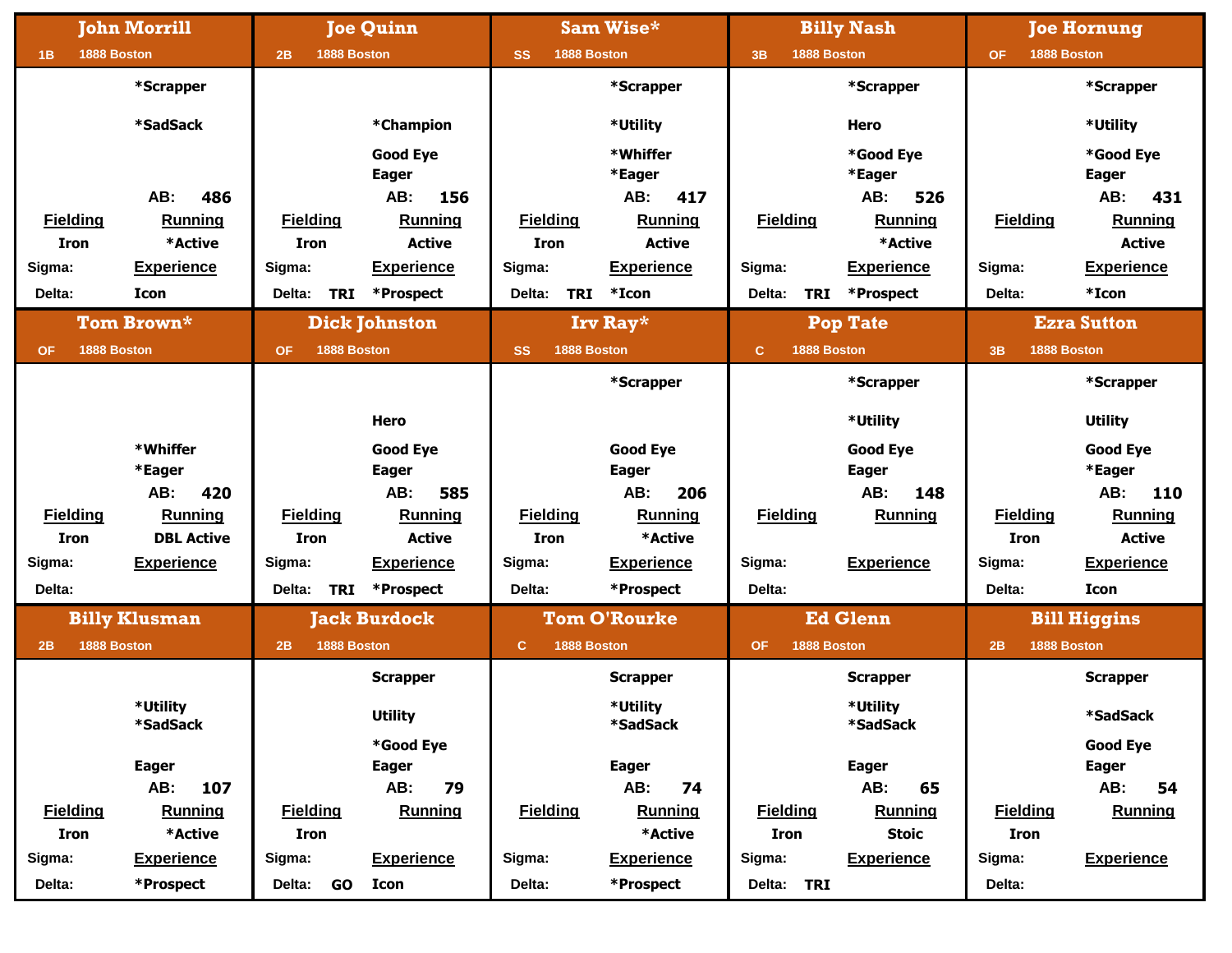|                          | <b>John Clarkson</b>               |                              | <b>Bill Sowders</b>                     |                           | <b>Old Hoss Radbourn</b>   |                           | Kid Madden*                       |                           | Dick Conway*                            |
|--------------------------|------------------------------------|------------------------------|-----------------------------------------|---------------------------|----------------------------|---------------------------|-----------------------------------|---------------------------|-----------------------------------------|
| 1888 Boston<br><b>SP</b> |                                    | 1888 Boston<br><b>SP</b>     |                                         | 1888 Boston<br><b>SP</b>  |                            | 1888 Boston<br><b>SP</b>  |                                   | 1888 Boston<br><b>SP</b>  |                                         |
| <b>Star</b>              | <b>Scrapper</b>                    | lAce                         | <b>Scrapper</b>                         | <b>Star</b>               | <b>Scrapper</b>            | <b>Star</b>               | <b>Scrapper</b>                   | Ace*                      | <b>Scrapper</b>                         |
| <b>Control</b>           | *SadSack<br>*Whiffer               | <b>Control</b>               | *Utility<br><b>*SadSack</b><br>*Whiffer | <b>Control</b>            | <b>Utility</b><br>*Whiffer | <b>DBL Control</b>        | *Utility<br>*SadSack<br>*Good Eye | <b>DBL Control</b>        | *Utility<br><b>*SadSack</b><br>*Whiffer |
| 483<br>IP:               | <b>Eager</b>                       | IP: 317                      | <b>Eager</b>                            | 207<br>IP:                | <b>Eager</b>               | IP:<br>165                | <b>Eager</b>                      | IP:<br>53                 | <b>Eager</b>                            |
| <b>Fielding</b>          | Running                            | <b>Fielding</b>              | Running                                 | <b>Fielding</b>           | Running                    | Fielding                  | <b>Running</b>                    | <b>Fielding</b>           | <b>Running</b>                          |
| <b>Iron</b>              | *Active                            | <b>Iron</b>                  | *Stoic                                  | <b>Iron</b>               | *Active                    | <b>Iron</b>               | <b>Active</b>                     | <b>Iron</b>               | <b>Stoic</b>                            |
| Sigma:                   | <b>Experience</b>                  | Sigma:                       | <b>Experience</b>                       | Sigma:                    | <b>Experience</b>          | Sigma:                    | <b>Experience</b>                 | Sigma:                    | <b>Experience</b>                       |
| Delta:                   |                                    | Delta:                       | *Prospect                               | Delta:                    | <b>Icon</b>                | Delta:                    | <b>Prospect</b>                   | Delta:                    | *Prospect                               |
|                          | <b>1888 Boston Beaneaters</b>      |                              | <b>Charlie Bennett</b>                  |                           | Dan Brouthers*             |                           | <b>Hardy Richardson</b>           |                           | <b>Jack Rowe*</b>                       |
|                          | <b>National League</b>             | 1888 Detroit<br>$\mathbf{C}$ |                                         | 1888 Detroit<br>1B        |                            | 1888 Detroit<br>2B        |                                   | 1888 Detroit<br><b>SS</b> |                                         |
|                          |                                    |                              |                                         |                           |                            |                           |                                   |                           |                                         |
|                          | <b>Pitcher Hitting Card</b>        |                              |                                         |                           |                            |                           |                                   |                           | <b>Scrapper</b>                         |
|                          | <b>Ballpark: South End Grounds</b> |                              | *Hero                                   |                           | *Champion                  |                           | <b>Hero</b>                       |                           | *Hero                                   |
|                          | <b>RHP: Small</b>                  |                              | *Whiffer                                |                           | <b>Good Eye</b>            |                           | *Good Eye                         |                           | *Good Eye                               |
|                          | <b>LHP: Small</b>                  |                              |                                         |                           |                            |                           | *Eager                            |                           | <b>Eager</b>                            |
|                          | <b>Surface: Grass</b>              |                              | AB:<br>258                              |                           | 522<br>AB:                 |                           | AB:<br>266                        |                           | AB:<br>451                              |
|                          |                                    | <b>Fielding</b>              | <b>Running</b>                          | <b>Fielding</b>           | <b>Running</b>             | <b>Fielding</b>           | <b>Running</b>                    | <b>Fielding</b>           | <b>Running</b>                          |
|                          |                                    | Gold*                        |                                         | <b>Iron</b>               | <b>Active</b>              | <b>Iron</b>               | *Active                           | <b>Iron</b>               | *Active                                 |
|                          |                                    | Sigma:                       | <b>Experience</b>                       | Sigma:                    | <b>Experience</b>          | Sigma:                    | <b>Experience</b>                 | Sigma:                    | <b>Experience</b>                       |
|                          |                                    | Delta:                       | <b>Icon</b>                             | Delta:                    | TRI Icon                   | Delta:                    | <b>Icon</b>                       | Delta:                    | *Icon                                   |
|                          | Deacon White*                      |                              | <b>Count Campau*</b>                    |                           | <b>Larry Twitchell</b>     |                           | Ned Hanlon*                       |                           | <b>Charlie Ganzel</b>                   |
| 1888 Detroit<br>3B       |                                    | 1888 Detroit<br><b>OF</b>    |                                         | 1888 Detroit<br><b>OF</b> |                            | 1888 Detroit<br><b>OF</b> |                                   | 1888 Detroit<br><b>UT</b> |                                         |
|                          | *Scrapper                          |                              | <b>Scrapper</b>                         |                           | *Scrapper                  |                           | *Scrapper                         |                           | <b>Scrapper</b>                         |
|                          | Hero                               |                              | <b>Utility</b>                          |                           |                            |                           | *Hero                             |                           |                                         |
|                          | <b>Good Eye</b>                    |                              | *Whiffer                                |                           | *Good Eye                  |                           | *Good Eye                         |                           | <b>Good Eye</b>                         |
|                          | <b>Eager</b>                       |                              | *Eager                                  |                           | <b>Eager</b>               |                           | <b>Eager</b>                      |                           | <b>Eager</b>                            |
|                          | 527<br>AB:                         |                              | AB:<br>251                              |                           | 524<br>AB:                 |                           | AB:<br>459                        |                           | AB:<br>386                              |
| <b>Fielding</b>          | <b>Running</b>                     | <b>Fielding</b>              | <b>Running</b>                          | <b>Fielding</b>           | <b>Running</b>             | <b>Fielding</b>           | <b>Running</b>                    | <b>Fielding</b>           | <b>Running</b>                          |
| Iron                     | *Active                            | Iron                         | <b>DBL Active</b>                       | Iron                      | *Active                    | <b>Iron</b>               | <b>Active</b>                     | Iron                      | *Active                                 |
| Sigma:                   | <b>Experience</b>                  | Sigma:                       | <b>Experience</b>                       | Sigma:                    | <b>Experience</b>          | Sigma:                    | <b>Experience</b>                 | Sigma:                    | <b>Experience</b>                       |
| Delta:                   | Icon                               | Delta:                       | *Prospect                               | Delta:                    | *Prospect                  | Delta: TRI* *Icon         |                                   | Delta:                    |                                         |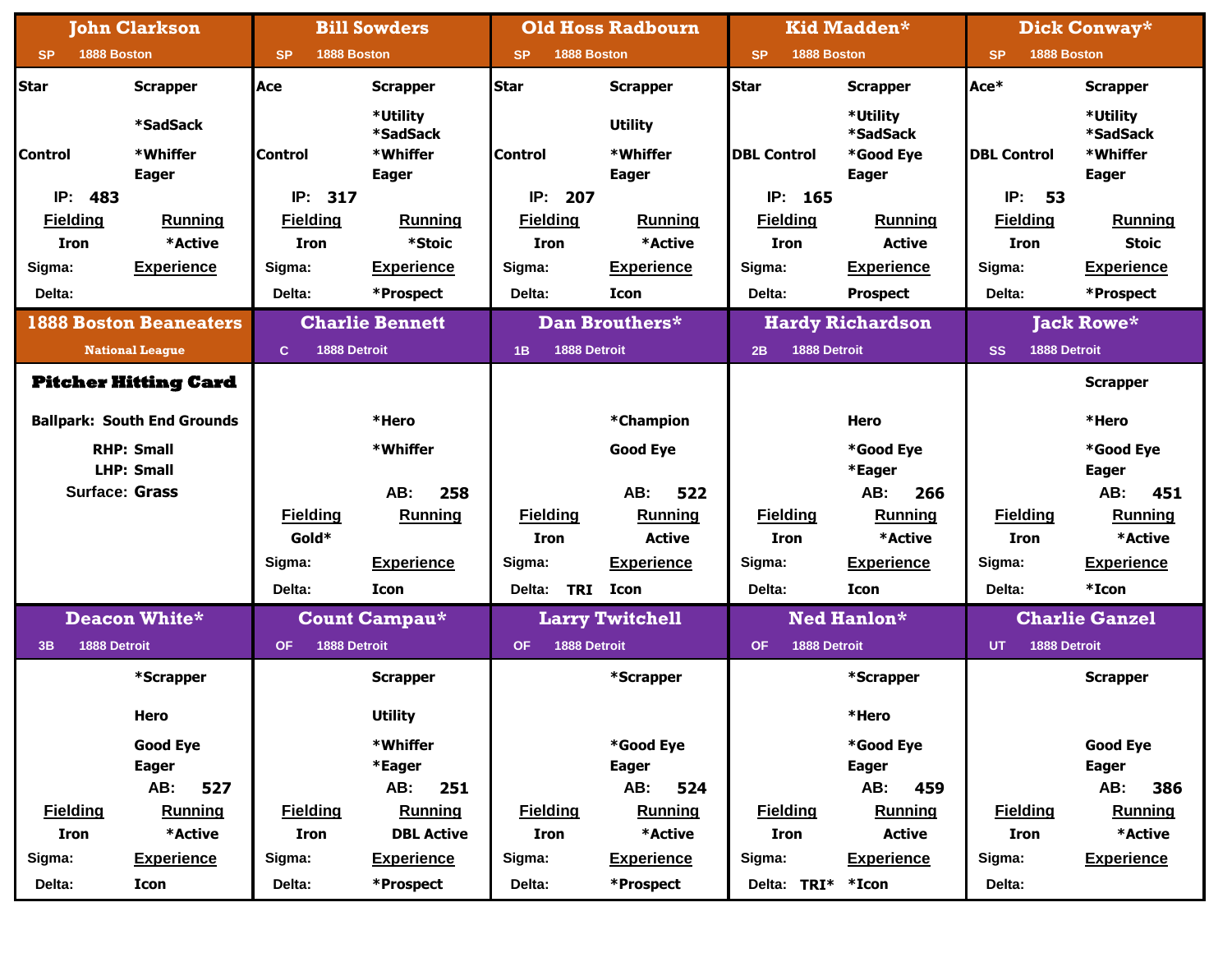|                                | <b>Sam Thompson*</b>             |                           | Sy Sutcliffe*            |                               | <b>Ted Scheffler</b> |                               | <b>Parson Nicholson</b> |                              | <b>Jake Wells</b>           |
|--------------------------------|----------------------------------|---------------------------|--------------------------|-------------------------------|----------------------|-------------------------------|-------------------------|------------------------------|-----------------------------|
| 1888 Detroit<br><b>OF</b>      |                                  | 1888 Detroit<br><b>SS</b> |                          | <b>OF</b>                     | 1888 Detroit         | 2B                            | 1888 Detroit            | $\mathbf{C}$<br>1888 Detroit |                             |
|                                |                                  |                           | <b>Scrapper</b>          |                               | <b>Scrapper</b>      |                               | *Scrapper               |                              | <b>Scrapper</b>             |
|                                | <b>Hero</b>                      |                           |                          |                               | <b>Utility</b>       |                               |                         |                              | *Utility<br>*SadSack        |
|                                | <b>Good Eye</b>                  |                           | *Good Eye                |                               | *Good Eye            |                               | *Good Eye               |                              | *Good Eye                   |
|                                | *Eager                           |                           | <b>Eager</b>             |                               | *Eager               |                               | <b>Eager</b>            |                              | <b>Eager</b>                |
|                                | 238<br>AB:                       |                           | AB:<br>191               |                               | AB:<br>94            |                               | AB:<br>85               |                              | AB:<br>57                   |
| <b>Fielding</b>                | <b>Running</b>                   | <b>Fielding</b>           | Running                  | <b>Fielding</b>               | Running              | <b>Fielding</b>               | Running                 | <b>Fielding</b>              | <b>Running</b>              |
| <b>Iron</b>                    | *Active                          | <b>Iron</b>               | *Active                  | <b>Iron</b>                   | *Active              | <b>Iron</b>                   | <b>Active</b>           |                              | <b>Stoic</b>                |
| Sigma:                         | <b>Experience</b>                | Sigma:                    | <b>Experience</b>        | Sigma:                        | <b>Experience</b>    | Sigma:                        | <b>Experience</b>       | Sigma:                       | <b>Experience</b>           |
| Delta:                         |                                  | Delta:                    |                          | Delta:                        | *Prospect            | TRI*<br>Delta:                | *Prospect               | Delta:                       | *Prospect                   |
|                                | <b>Pretzels Getzien</b>          |                           | <b>Pete Conway</b>       |                               | <b>Henry Gruber</b>  |                               | Ed Beatin*              |                              | Lady Baldwin*               |
| 1888 Detroit<br><b>SP</b>      |                                  | 1888 Detroit<br><b>SP</b> |                          | <b>SP</b>                     | 1888 Detroit         | <b>SP</b>                     | 1888 Detroit            | 1888 Detroit<br><b>SP</b>    |                             |
| Star                           | <b>Scrapper</b>                  | Ace*                      |                          | Ace*                          | <b>Scrapper</b>      | <b>Star</b>                   |                         | Struggler*                   | <b>Scrapper</b>             |
|                                |                                  |                           | *Hero                    |                               | *Utility<br>*SadSack |                               |                         |                              | *Hero                       |
| <b>DBL Control</b>             | *Whiffer                         | <b>DBL Control</b>        | *Whiffer                 | <b>Control</b>                | Whiffer              | <b>DBL Control</b>            | *Whiffer                | Control*                     |                             |
|                                | *Eager                           | IP: 391                   | <b>Eager</b>             |                               | *Eager               |                               |                         |                              |                             |
| IP: 404                        |                                  | <b>Fielding</b>           |                          | IP:<br>240<br><b>Fielding</b> | <b>Running</b>       | IP:<br>107<br><b>Fielding</b> |                         | IP:<br>53<br><b>Fielding</b> | AB:<br>23<br><b>Running</b> |
| <b>Fielding</b><br><b>Iron</b> | <b>Running</b><br>*Active        | <b>Iron</b>               | <b>Running</b><br>*Stoic | <b>Iron</b>                   | <b>Stoic</b>         | <b>Iron</b>                   | <b>Running</b>          | <b>Iron</b>                  | <b>Stoic</b>                |
| Sigma:                         | <b>Experience</b>                | Sigma:                    | <b>Experience</b>        | Sigma:<br>K                   | <b>Experience</b>    | Sigma:                        | <b>Experience</b>       | Sigma:                       | <b>Experience</b>           |
|                                |                                  |                           |                          |                               |                      |                               |                         |                              |                             |
| Delta:                         | *Prospect                        | Delta:                    | <b>Prospect</b>          | Delta:                        | *Prospect            | Delta:                        | <b>Prospect</b>         | Delta:                       |                             |
|                                | <b>1888 Detroit Wolverines</b>   |                           | <b>Doggie Miller</b>     |                               | <b>Jake Beckley*</b> |                               | <b>Fred Dunlap</b>      |                              | <b>Pop Smith</b>            |
|                                | <b>National League</b>           | $\mathbf{C}$              | 1888 Pittsburgh          | 1B                            | 1888 Pittsburgh      | 2B                            | 1888 Pittsburgh         | <b>SS</b>                    | 1888 Pittsburgh             |
|                                | <b>Pitcher Hitting Card</b>      |                           | <b>Scrapper</b>          |                               | <b>Scrapper</b>      |                               | <b>Scrapper</b>         |                              | *Scrapper                   |
|                                | <b>Ballpark: Recreation Park</b> |                           | *Hero                    |                               | Hero<br>*Champion    |                               | *Hero                   |                              | <b>Utility</b>              |
|                                | <b>RHP: Semi-Big</b>             |                           | <b>Good Eye</b>          |                               | *Good Eye            |                               | *Good Eye               |                              | *Whiffer                    |
|                                | LHP: Semi-Big                    |                           | Eager                    |                               | <b>Eager</b>         |                               | <b>Eager</b>            |                              | <b>Eager</b>                |
|                                | <b>Surface: Grass</b>            |                           | AB:<br>404               |                               | AB:<br>283           |                               | AB:<br>321              |                              | AB:<br>481                  |
|                                |                                  | <b>Fielding</b>           | <b>Running</b>           | <b>Fielding</b>               | <b>Running</b>       | <b>Fielding</b>               | <b>Running</b>          | <b>Fielding</b>              | <b>Running</b>              |
|                                |                                  |                           | <b>Active</b>            | Iron                          | <b>Active</b>        | Iron                          | <b>Active</b>           | Iron                         | <b>Active</b>               |
|                                |                                  | Sigma:                    | <b>Experience</b>        | Sigma:                        | <b>Experience</b>    | Sigma:                        | <b>Experience</b>       | Sigma:                       | <b>Experience</b>           |
|                                |                                  | Delta:                    | *Prospect                | Delta:                        | <b>Prospect</b>      | Delta:                        |                         | Delta:                       | *Icon                       |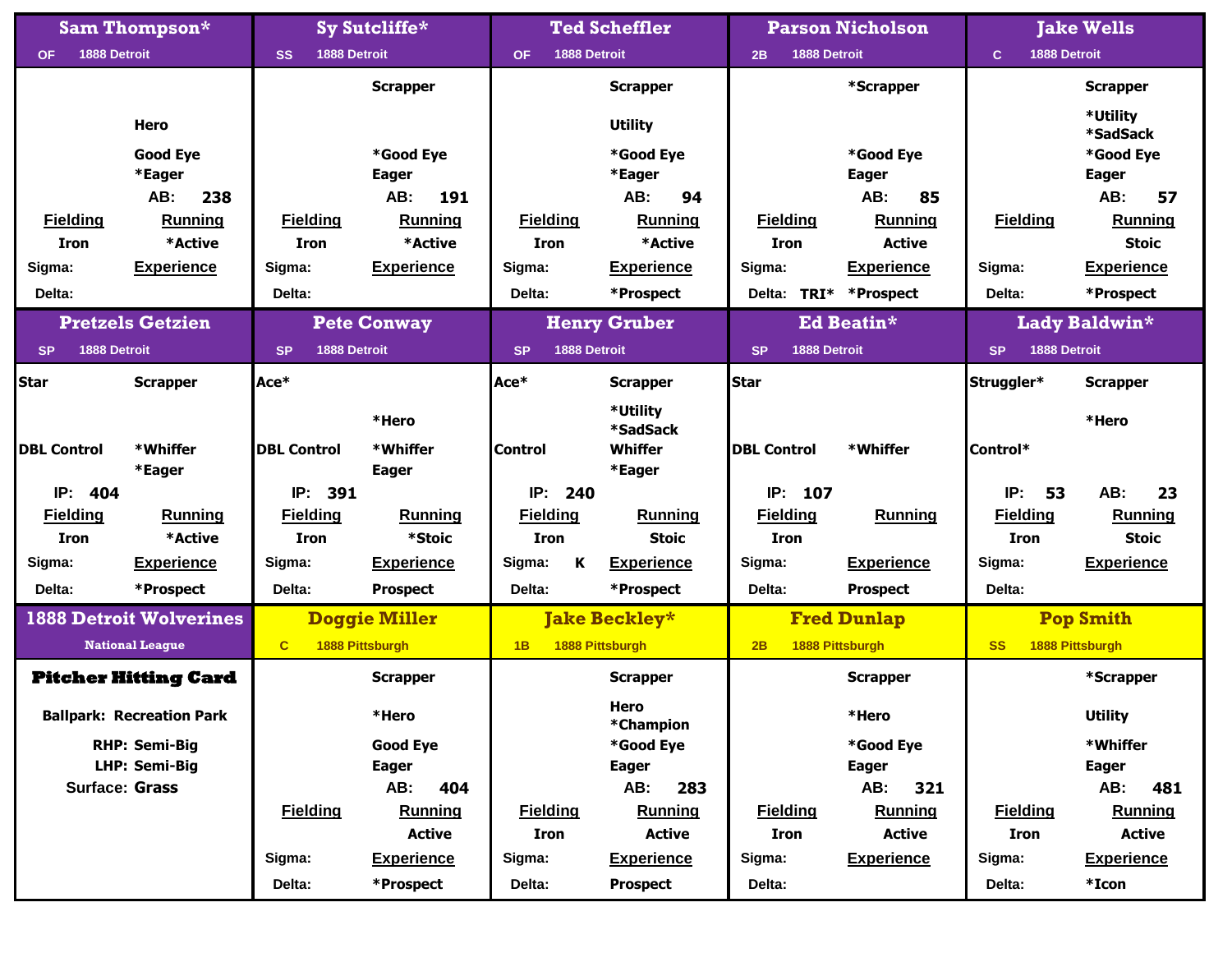|                      | <b>Bill Kuehne</b>          |                 | <b>John Coleman*</b> |                 | <b>Abner Dalrymple*</b> |                 | <b>Billy Sunday*</b>             |                              | <b>Fred Carroll</b>              |
|----------------------|-----------------------------|-----------------|----------------------|-----------------|-------------------------|-----------------|----------------------------------|------------------------------|----------------------------------|
| 3B                   | 1888 Pittsburgh             | <b>OF</b>       | 1888 Pittsburgh      | <b>OF</b>       | 1888 Pittsburgh         | <b>OF</b>       | 1888 Pittsburgh                  | <b>UT</b>                    | 1888 Pittsburgh                  |
|                      | <b>Scrapper</b>             |                 | <b>Scrapper</b>      |                 | <b>Scrapper</b>         |                 | <b>Scrapper</b>                  |                              | <b>Scrapper</b>                  |
|                      |                             |                 |                      |                 |                         |                 |                                  |                              |                                  |
|                      | *Utility                    |                 | *Utility             |                 | <b>Utility</b>          |                 | *Utility                         |                              |                                  |
|                      | <b>Eager</b>                |                 | *Eager               |                 | <b>Eager</b>            |                 | *Good Eye<br><b>Eager</b>        |                              | *Good Eye<br>*Eager              |
|                      | AB:<br>524                  |                 | AB:<br>438           |                 | AB:<br>227              |                 | AB:<br>505                       |                              | AB:<br>366                       |
| <b>Fielding</b>      | Running                     | <b>Fielding</b> | <b>Running</b>       | <b>Fielding</b> | Running                 | <b>Fielding</b> | <b>Running</b>                   | <b>Fielding</b>              | Running                          |
| Iron                 | <b>Active</b>               | <b>Iron</b>     | *Active              | <b>Iron</b>     | *Active                 |                 | <b>DBL Active</b>                | <b>Iron</b>                  | *Active                          |
| Sigma:               | <b>Experience</b>           | Sigma:          | <b>Experience</b>    | Sigma:          | <b>Experience</b>       | Sigma:          | <b>Experience</b>                | Sigma:                       | <b>Experience</b>                |
| <b>TRI</b><br>Delta: |                             | Delta:          | *Prospect            | Delta:          | *Icon                   | Delta:          | *Prospect                        | Delta:                       | *Prospect                        |
|                      | <b>Al Maul</b>              |                 | <b>Jocko Fields</b>  |                 | <b>Elmer Cleveland</b>  |                 | <b>Pete McShannic#</b>           |                              | Ed Morris*                       |
| UT-P                 | 1888 Pittsburgh             | <b>OF</b>       | 1888 Pittsburgh      | 1B              | 1888 Pittsburgh         | 2B              | 1888 Pittsburgh                  | 1888 Pittsburgh<br><b>SP</b> |                                  |
| <b>Struggler</b>     | <b>Scrapper</b>             |                 | <b>Scrapper</b>      |                 |                         |                 | <b>Scrapper</b>                  | Ace*                         | <b>Scrapper</b>                  |
|                      |                             |                 |                      |                 |                         |                 |                                  |                              | *Utility                         |
| Flash*               | <b>Utility</b>              |                 | *SadSack             |                 | *Utility                |                 | *SadSack                         |                              | <b>SadSack</b>                   |
| Control*             | *Whiffer                    |                 |                      |                 | *Whiffer                |                 | *Good Eye                        | <b>DBL Control</b>           | *Whiffer                         |
|                      | *Eager                      |                 | <b>Eager</b>         |                 | <b>Eager</b>            |                 | <b>Eager</b>                     |                              | <b>Eager</b>                     |
| IP:<br>17            | AB:<br>259                  |                 | AB:<br>169           |                 | AB:<br>108              |                 | AB:<br>98                        | IP:<br>480                   |                                  |
| <b>Fielding</b>      | <b>Running</b>              | <b>Fielding</b> | <b>Running</b>       | <b>Fielding</b> | <b>Running</b>          | <b>Fielding</b> | <b>Running</b>                   | <b>Fielding</b>              | <b>Running</b>                   |
| Iron                 | *Active                     | <b>Iron</b>     | <b>Active</b>        | <b>Iron</b>     | *Active                 | <b>Iron</b>     | *Active                          |                              | *Stoic                           |
| Sigma:               | <b>Experience</b>           | Sigma:          | <b>Experience</b>    | Sigma:          | <b>Experience</b>       | Sigma:          | <b>Experience</b>                | Sigma:                       | <b>Experience</b>                |
| Delta:               | *Prospect                   | Delta:          | *Prospect            | Delta:          | *Prospect               | Delta:          | *Prospect                        | Delta:                       | *Prospect                        |
|                      | <b>Pud Galvin</b>           |                 | <b>Harry Staley</b>  |                 | <b>Hardie Henderson</b> |                 | <b>Phil Knell</b>                |                              | <b>1888 Pittsburgh Alleganys</b> |
| <b>SP</b>            | 1888 Pittsburgh             | <b>SP</b>       | 1888 Pittsburgh      | <b>SP</b>       | 1888 Pittsburgh         | <b>SP</b>       | 1888 Pittsburgh                  |                              | <b>National League</b>           |
| Ace*                 | <b>Scrapper</b>             | Ace*            | <b>Scrapper</b>      | Struggler*      | <b>Scrapper</b>         |                 | <b>Scrapper</b>                  |                              | <b>Pitcher Hitting Card</b>      |
|                      | *Utility<br><b>*SadSack</b> |                 | <b>SadSack</b>       |                 | *Hero                   |                 | <b>Utility</b><br><b>SadSack</b> |                              | <b>Ballpark: Recreation Park</b> |
| <b>DBL Control</b>   | Whiffer                     | Control*        | *Whiffer             | Wild*           |                         | <b>Wild</b>     | <b>Good Eye</b>                  | <b>RHP: Big</b>              |                                  |
|                      | <b>Eager</b>                |                 | <b>Eager</b>         |                 | <b>Eager</b>            |                 | <b>Eager</b>                     |                              | LHP: Big                         |
| IP: 437              |                             | IP: 207         |                      | IP: 35.1        |                         | IP: 26.1        |                                  | <b>Surface: Grass</b>        |                                  |
| <b>Fielding</b>      | <b>Running</b>              | <b>Fielding</b> | <b>Running</b>       | <b>Fielding</b> | <b>Running</b>          | <b>Fielding</b> | <b>Running</b>                   |                              |                                  |
| <b>Iron</b>          | *Active                     | Iron            | *Active              | Iron            | <b>Stoic</b>            | <b>Iron</b>     | <b>Stoic</b>                     |                              |                                  |
| Sigma:<br>K          | <b>Experience</b>           | Sigma:          | <b>Experience</b>    | Sigma:          | <b>Experience</b>       | K<br>Sigma:     | <b>Experience</b>                |                              |                                  |
| Delta:               | *Icon                       | Delta:          | <b>Prospect</b>      | Delta:          | *Prospect               | Delta:          | *Prospect                        |                              |                                  |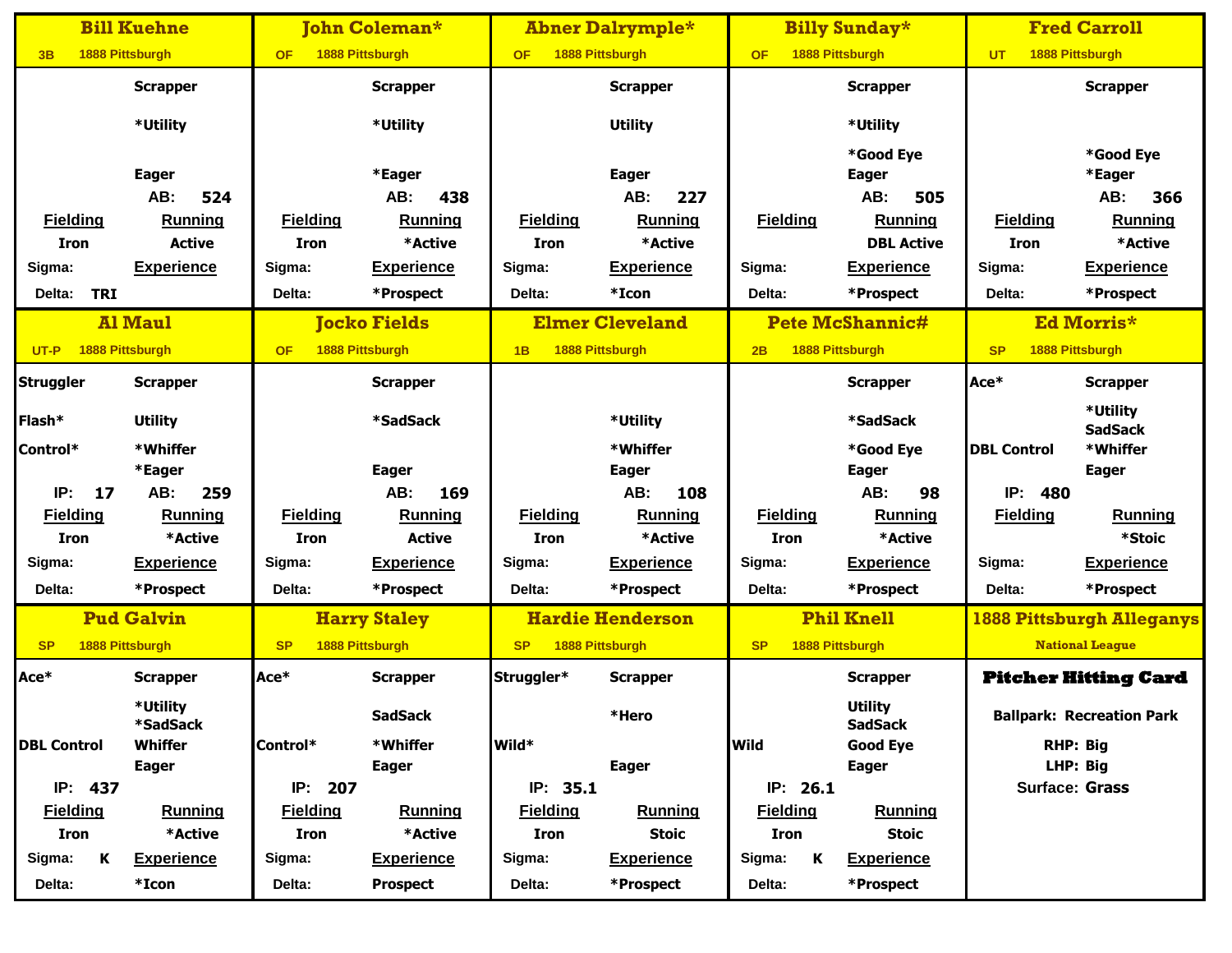|                      | <b>Dick Buckley</b>        |                 | <b>Dude Esterbrook</b>     |                 |   | <b>Charley Bassett</b> |                 |         | <b>Jack Glasscock</b>      |                         | <b>Jerry Denny</b>         |
|----------------------|----------------------------|-----------------|----------------------------|-----------------|---|------------------------|-----------------|---------|----------------------------|-------------------------|----------------------------|
| C                    | 1888 Indianapolis          | 1B              | 1888 Indianapolis          | 2B              |   | 1888 Indianapolis      | <b>SS</b>       |         | 1888 Indianapolis          | 1888 Indianapolis<br>3B |                            |
|                      |                            |                 | <b>Scrapper</b>            |                 |   | <b>Scrapper</b>        |                 |         | <b>Scrapper</b>            |                         |                            |
|                      |                            |                 |                            |                 |   |                        |                 |         |                            |                         |                            |
|                      | *Hero                      |                 | <b>Utility</b>             |                 |   |                        |                 |         | *Hero                      |                         | *Hero                      |
|                      | *Good Eye                  |                 | *Good Eye                  |                 |   | *Good Eye              |                 |         | <b>Good Eye</b>            |                         | *Whiffer                   |
|                      | <b>Eager</b><br>AB:<br>260 |                 | <b>Eager</b><br>246<br>AB: |                 |   | *Eager<br>AB:<br>481   |                 |         | <b>Eager</b><br>AB:<br>442 |                         | <b>Eager</b><br>524<br>AB: |
| <b>Fielding</b>      | <b>Running</b>             | <b>Fielding</b> | <b>Running</b>             | <b>Fielding</b> |   | <b>Running</b>         | <b>Fielding</b> |         | <b>Running</b>             | <b>Fielding</b>         | <b>Running</b>             |
|                      |                            | <b>Iron</b>     | *Active                    | <b>Iron</b>     |   | *Active                |                 |         | <b>DBL Active</b>          | <b>Iron</b>             | <b>Active</b>              |
| Sigma:               | <b>Experience</b>          | Sigma:          | <b>Experience</b>          | Sigma:          |   | <b>Experience</b>      | Sigma:          |         | <b>Experience</b>          | Sigma:                  | <b>Experience</b>          |
| Delta:               |                            | Delta:          | *Icon                      | Delta:          |   | *Prospect              | Delta:          |         | *Icon                      | Delta:                  |                            |
|                      |                            |                 |                            |                 |   |                        |                 |         |                            |                         |                            |
|                      | <b>Emmett Seery*</b>       |                 | <b>Paul Hines</b>          |                 |   | <b>Jack McGeachey</b>  |                 |         | <b>George Myers</b>        |                         | Con Daily*                 |
| <b>OF</b>            | 1888 Indianapolis          | <b>OF</b>       | 1888 Indianapolis          | <b>OF</b>       |   | 1888 Indianapolis      | C               |         | 1888 Indianapolis          | C                       | 1888 Indianapolis          |
|                      | *Scrapper                  |                 | *Scrapper                  |                 |   | <b>Scrapper</b>        |                 |         | *Scrapper                  |                         | <b>Scrapper</b>            |
|                      | <b>Utility</b>             |                 | Hero                       |                 |   | <b>Utility</b>         |                 |         | *Utility                   |                         | <b>Utility</b>             |
|                      | *Whiffer                   |                 | *Good Eye                  |                 |   | <b>Good Eye</b>        |                 |         | <b>Good Eye</b>            |                         |                            |
|                      |                            |                 | *Eager                     |                 |   | <b>Eager</b>           |                 |         | *Eager                     |                         | <b>Eager</b>               |
|                      | AB:<br>500                 |                 | AB:<br>513                 |                 |   | 452<br>AB:             |                 |         | AB:<br>248                 |                         | AB:<br>202                 |
| <b>Fielding</b>      | Running                    | <b>Fielding</b> | Running                    | <b>Fielding</b> |   | Running                | <b>Fielding</b> |         | Running                    | <b>Fielding</b>         | Running                    |
|                      | <b>DBL Active</b>          | <b>Iron</b>     | <b>Active</b>              |                 |   | <b>DBL Active</b>      |                 |         | <b>DBL Active</b>          | <b>Iron</b>             | <b>Active</b>              |
| Sigma:               | <b>Experience</b>          | Sigma:          | <b>Experience</b>          | Sigma:          |   | <b>Experience</b>      | Sigma:          |         | <b>Experience</b>          | Sigma:                  | <b>Experience</b>          |
| Delta:<br><b>TRI</b> |                            | Delta:          | Icon                       | Delta:          |   | *Prospect              | Delta:          |         |                            | Delta:                  | *Prospect                  |
|                      | <b>Jumbo Schoeneck</b>     |                 | Otto Schomberg*            |                 |   | <b>Egyptian Healy</b>  |                 |         | <b>Henry Boyle</b>         |                         | <b>Lev Shreve</b>          |
| 1B                   | 1888 Indianapolis          | <b>UT</b>       | 1888 Indianapolis          | <b>SP</b>       |   | 1888 Indianapolis      | <b>SP</b>       |         | 1888 Indianapolis          | <b>SP</b>               | 1888 Indianapolis          |
|                      | <b>Scrapper</b>            |                 | *Scrapper                  |                 |   | *Scrapper              | Star*           |         | *Scrapper                  | Workman*                | <b>Scrapper</b>            |
|                      | *Utility                   |                 | <b>Utility</b>             |                 |   | *Utility               |                 |         | *Utility<br>*SadSack       |                         | <b>*SadSack</b>            |
|                      | *Whiffer                   |                 |                            | Control*        |   | <b>Whiffer</b>         | <b>Control</b>  |         | *Whiffer                   | Control*                | *Good Eye                  |
|                      | <b>Eager</b>               |                 | *Eager                     |                 |   | <b>Eager</b>           |                 |         | <b>Eager</b>               |                         | <b>Eager</b>               |
|                      | AB:<br>169                 |                 | 112<br>AB:                 | IP: 321         |   |                        |                 | IP: 323 |                            | IP: 297                 |                            |
| <b>Fielding</b>      | <b>Running</b>             | <b>Fielding</b> | <b>Running</b>             | <b>Fielding</b> |   | <b>Running</b>         | <b>Fielding</b> |         | <b>Running</b>             | <b>Fielding</b>         | <b>Running</b>             |
| <b>Iron</b>          | <b>Active</b>              | <b>Iron</b>     | <b>Active</b>              | Iron            |   | *Active                | <b>Iron</b>     |         | *Stoic                     | <b>Iron</b>             | *Active                    |
| Sigma:               | <b>Experience</b>          | Sigma:          | <b>Experience</b>          | Sigma:          | K | <b>Experience</b>      | Sigma:          |         | <b>Experience</b>          | Sigma:                  | <b>Experience</b>          |
| Delta:               |                            | Delta:          | *Prospect                  | Delta:          |   | <b>Prospect</b>        | Delta:          |         |                            | Delta:                  | <b>Prospect</b>            |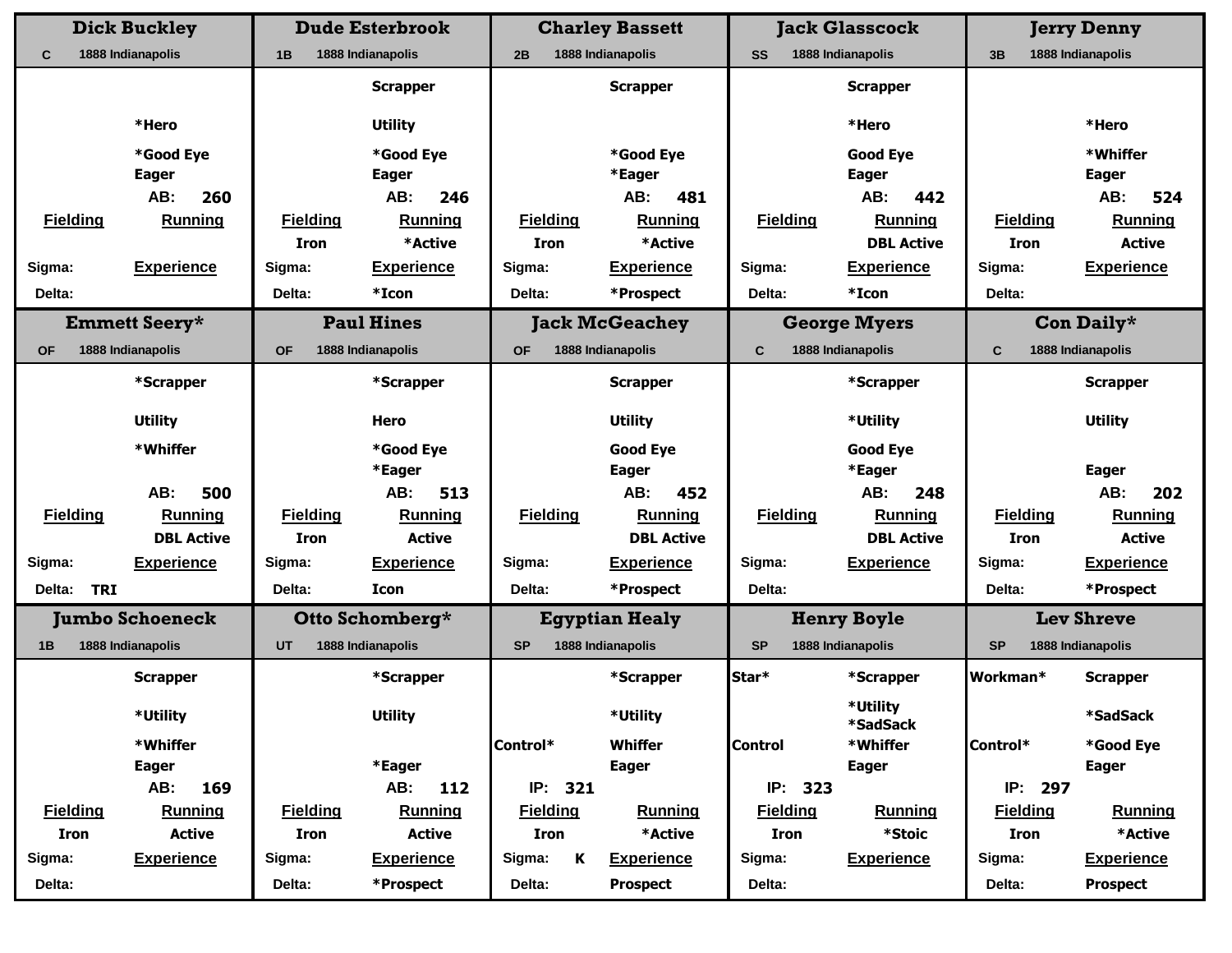|                 | <b>Bill Burdick</b>  |                 | <b>Sam Moffet</b>    |                 | <b>1888 Indianapolis Hoosiers</b>    | <b>Connie Mack</b> |                 |                      | <b>Billy O'Brien</b> |                    |
|-----------------|----------------------|-----------------|----------------------|-----------------|--------------------------------------|--------------------|-----------------|----------------------|----------------------|--------------------|
| <b>SP</b>       | 1888 Indianapolis    | P               | 1888 Indianapolis    |                 | <b>National League</b>               | C                  |                 | 1888 Washington      | 1B                   | 1888 Washington    |
| <b>Star</b>     | <b>Scrapper</b>      | Workman*        | <b>Scrapper</b>      |                 | <b>Pitcher Hitting Card</b>          |                    |                 | *Scrapper            |                      |                    |
|                 | *Utility<br>*SadSack |                 | *Utility SadSack     |                 | <b>Ballpark: Seventh Street Park</b> |                    |                 | *SadSack             |                      | *Utility           |
| <b>Control</b>  | *Whiffer             | Control*        |                      |                 | <b>RHP: Normal</b>                   |                    |                 | *Good Eye            |                      |                    |
|                 | <b>Eager</b>         |                 | *Patient             |                 | <b>LHP: Normal</b>                   |                    |                 | <b>Eager</b>         |                      | <b>Eager</b>       |
| IP: 176         |                      | IP:<br>56       | AB:<br>35            |                 | <b>Surface: Grass</b>                |                    |                 | AB:<br>300           |                      | AB:<br>528         |
| <b>Fielding</b> | <b>Running</b>       | <b>Fielding</b> | <b>Running</b>       |                 |                                      |                    | <b>Fielding</b> | <b>Running</b>       | <b>Fielding</b>      | Running            |
| <b>Iron</b>     | <b>Stoic</b>         | <b>Iron</b>     | <b>Stoic</b>         |                 |                                      |                    |                 | <b>DBL Active</b>    | <b>Iron</b>          |                    |
| Sigma:          | <b>Experience</b>    | Sigma:          | <b>Experience</b>    |                 |                                      | Sigma:             |                 | <b>Experience</b>    | Sigma:               | <b>Experience</b>  |
| Delta:          |                      | Delta:          | *Icon                |                 |                                      | Delta:             |                 | *Prospect            | Delta:               |                    |
|                 | <b>Al Myers</b>      |                 | <b>George Shoch</b>  |                 | <b>Jim Donnelly</b>                  |                    |                 | <b>Walt Wilmot#</b>  |                      | Dummy Hoy*         |
| 2В              | 1888 Washington      | SS              | 1888 Washington      | 3B              | 1888 Washington                      | <b>OF</b>          |                 | 1888 Washington      | <b>OF</b>            | 1888 Washington    |
|                 | <b>Scrapper</b>      |                 | <b>Scrapper</b>      |                 | <b>Scrapper</b>                      |                    |                 | *Scrapper            |                      | <b>Scrapper</b>    |
|                 | <b>Utility</b>       |                 | *SadSack             |                 | <b>Utility</b>                       |                    |                 | *Utility             |                      | *Hero              |
|                 | *Good Eye            |                 | *Good Eye            |                 | <b>Good Eye</b>                      |                    |                 |                      |                      | *Good Eye          |
|                 | *Eager               |                 | *Eager               |                 | <b>Eager</b>                         |                    |                 | <b>Eager</b>         |                      |                    |
|                 | AB:<br>502           |                 | 317<br>AB:           |                 | 428<br>AB:                           |                    |                 | AB:<br>473           |                      | 503<br>AB:         |
| <b>Fielding</b> | Running              | <b>Fielding</b> | Running              | <b>Fielding</b> | <b>Running</b>                       |                    | <b>Fielding</b> | <b>Running</b>       | <b>Fielding</b>      | Running            |
| <b>Iron</b>     | *Active              | <b>Iron</b>     | <b>Active</b>        | <b>Iron</b>     | <b>DBL Active</b>                    |                    | <b>Iron</b>     | <b>Active</b>        | <b>Iron</b>          | <b>DBL Active</b>  |
| Sigma:          | <b>Experience</b>    | Sigma:          | <b>Experience</b>    | Sigma:          | <b>Experience</b>                    | Sigma:             |                 | <b>Experience</b>    | Sigma:               | <b>Experience</b>  |
| Delta:          | *Prospect            | Delta:          |                      | Delta:          | *Prospect                            | Delta:             | <b>TRI</b>      | *Prospect            | Delta: Sing/SB       |                    |
|                 | <b>Ed Daily</b>      |                 | <b>Shorty Fuller</b> |                 | <b>John Irwin*</b>                   |                    |                 | <b>Pat Deasley</b>   |                      | <b>Tug Arundel</b> |
| OF-P            | 1888 Washington      | <b>SS</b>       | 1888 Washington      | <b>SS</b>       | 1888 Washington                      | C                  |                 | 1888 Washington      | C                    | 1888 Washington    |
| <b>Workman</b>  |                      |                 | <b>Scrapper</b>      |                 | <b>Scrapper</b>                      |                    |                 | <b>Scrapper</b>      |                      | <b>Scrapper</b>    |
|                 | *Utility             |                 | *SadSack             |                 | *Utility                             |                    |                 | *Utility<br>*SadSack |                      | <b>*SadSack</b>    |
| Control*        | *Good Eye            |                 | *Good Eye            |                 | *Whiffer                             |                    |                 | *Whiffer             |                      | *Whiffer           |
|                 | <b>Eager</b>         |                 | <b>Eager</b>         |                 | <b>Eager</b>                         |                    |                 | <b>Eager</b>         |                      | *Eager             |
| IP: 73.2        | AB:<br>453           |                 | AB:<br>170           |                 | 126<br>AB:                           |                    |                 | AB:<br>127           |                      | AB:<br>51          |
| <b>Fielding</b> | <b>Running</b>       | <b>Fielding</b> | <b>Running</b>       | <b>Fielding</b> | <b>Running</b>                       |                    | <b>Fielding</b> | <b>Running</b>       | <b>Fielding</b>      | <b>Running</b>     |
| Iron            | <b>Active</b>        | Iron            | *Active              | Iron            | <b>DBL Active</b>                    |                    |                 |                      |                      |                    |
| Sigma:          | <b>Experience</b>    | Sigma:          | <b>Experience</b>    | Sigma:          | <b>Experience</b>                    | Sigma:             |                 | <b>Experience</b>    | Sigma:               | <b>Experience</b>  |
| Delta:          | *Prospect            | Delta:          | <b>Prospect</b>      | Delta:          |                                      | Delta:             |                 | *Icon                | Delta:               |                    |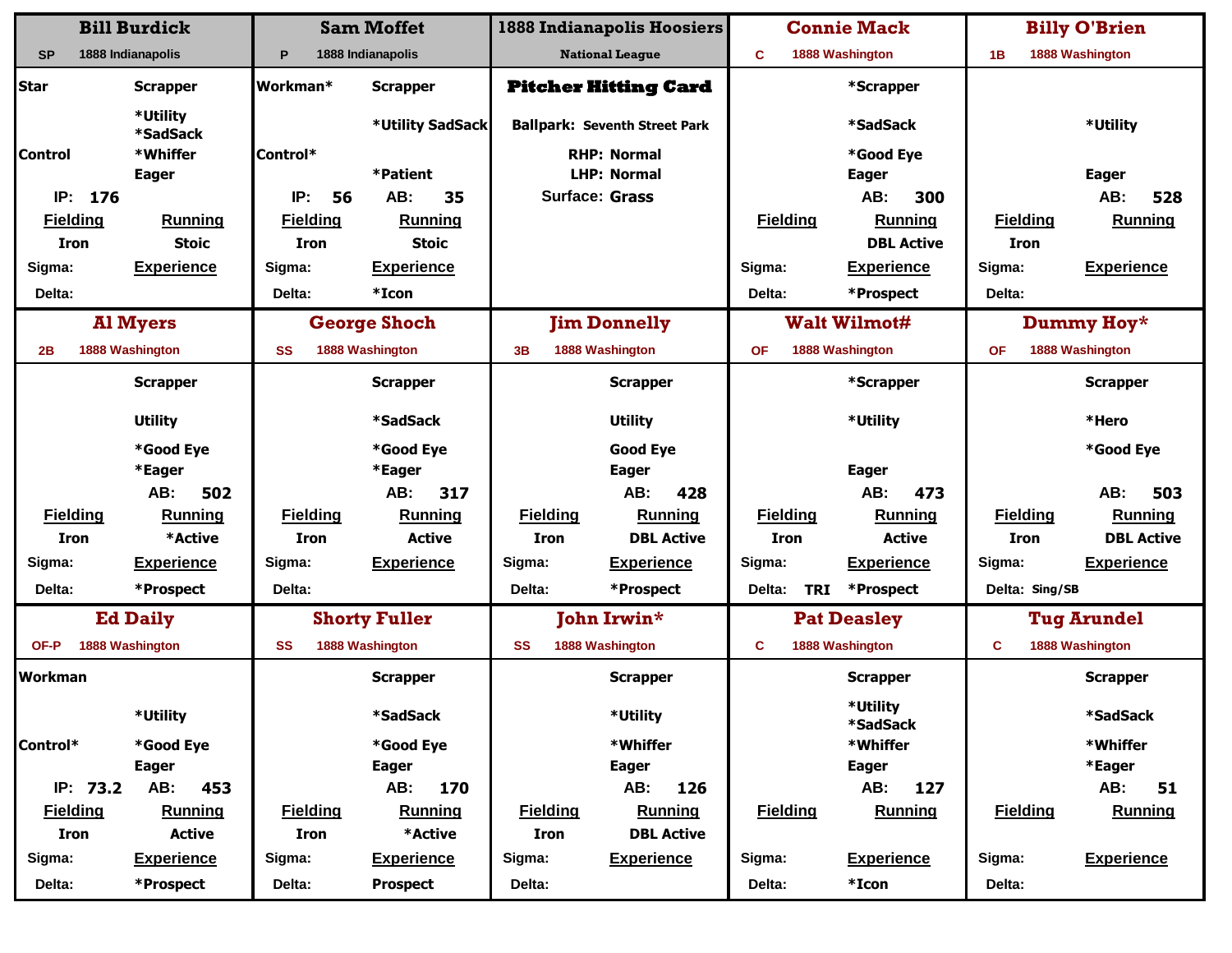|                 | <b>Pete Sweeney</b>        |                                    | <b>Miah Murray</b>               |                 |          | <b>Hank O'Day</b>                |                 |            | <b>Jim Whitney</b>         |                 | <b>Wild Bill Widner</b>    |
|-----------------|----------------------------|------------------------------------|----------------------------------|-----------------|----------|----------------------------------|-----------------|------------|----------------------------|-----------------|----------------------------|
| UT              | 1888 Washington            | UT                                 | 1888 Washington                  | <b>SP</b>       |          | 1888 Washington                  | <b>SP</b>       |            | 1888 Washington            | <b>SP</b>       | 1888 Washington            |
|                 | <b>Scrapper</b>            |                                    | <b>Scrapper</b>                  | <b>Star</b>     |          | <b>Scrapper</b>                  | <b>Star</b>     |            | *Scrapper                  | <b>Star</b>     | <b>Scrapper</b>            |
|                 | *SadSack                   |                                    | <b>Utility</b><br><b>SadSack</b> |                 |          | <b>SadSack</b>                   |                 |            | *Utility<br>*SadSack       |                 | *SadSack                   |
|                 | *Good Eye                  |                                    | *Whiffer                         | Control*        |          | *Whiffer                         | <b>Control</b>  |            | *Whiffer                   | <b>Control</b>  |                            |
|                 | <b>Eager</b>               |                                    | <b>Eager</b>                     |                 |          | <b>Eager</b>                     |                 |            | <b>Eager</b>               |                 | <b>Eager</b>               |
|                 | AB:<br>44                  |                                    | 42<br>AB:                        | IP:             | 403      |                                  | IP:             | 325        |                            | IP:<br>115      |                            |
| <b>Fielding</b> | Running                    | <b>Fielding</b>                    | Running                          | <b>Fielding</b> |          | Running                          | <b>Fielding</b> |            | <b>Running</b>             | <b>Fielding</b> | Running                    |
| Iron            | <b>Stoic</b>               | <b>Iron</b>                        | <b>Stoic</b>                     | <b>Iron</b>     |          |                                  | <b>Iron</b>     |            | *Active                    | <b>Iron</b>     |                            |
| Sigma:          | <b>Experience</b>          | Sigma:                             | <b>Experience</b>                | Sigma:          | Κ        | <b>Experience</b>                | Sigma:          |            | <b>Experience</b>          | Sigma:          | <b>Experience</b>          |
| Delta:          | *Prospect                  | Delta:                             | *Prospect                        | Delta:          |          |                                  | Delta:          |            | *Icon                      | Delta:          | <b>Prospect</b>            |
|                 | George Keefe*              |                                    | <b>Frank Gilmore</b>             |                 |          | <b>1888 Washington Nationals</b> |                 |            | <b>Jack Boyle</b>          |                 | <b>Charlie Comiskey</b>    |
| <b>SP</b>       | 1888 Washington            | <b>SP</b>                          | 1888 Washington                  |                 |          | <b>National League</b>           | $\mathbf C$     |            | <b>1888 St. Louis (AA)</b> | 1B              | <b>1888 St. Louis (AA)</b> |
| <b>Star</b>     | <b>Scrapper</b>            | <b>Struggler</b><br><b>Workman</b> | <b>Scrapper</b>                  |                 |          | <b>Pitcher Hitting Card</b>      |                 |            | <b>Scrapper</b>            |                 | *Scrapper                  |
|                 | <b>Utility</b>             |                                    | <b>Utility</b><br><b>SadSack</b> |                 |          | <b>Ballpark: Swampoodle Park</b> |                 |            |                            |                 | *Hero                      |
|                 | *Whiffer                   | Control*                           | Whiffer                          |                 |          | <b>RHP: Semi-Small</b>           |                 |            | *Whiffer                   |                 | *Good Eye                  |
|                 | <b>Eager</b>               |                                    | <b>Eager</b>                     |                 | LHP: Big |                                  |                 |            | <b>Eager</b>               |                 | <b>Eager</b>               |
| IP: 114         |                            | IP: 95.2                           |                                  |                 |          | <b>Surface: Grass</b>            |                 |            | AB:<br>257                 |                 | AB:<br>576                 |
| <b>Fielding</b> | <b>Running</b>             | <b>Fielding</b>                    | <b>Running</b>                   |                 |          |                                  | <b>Fielding</b> |            | Running                    | <b>Fielding</b> | <b>Running</b>             |
| Iron            | <b>Stoic</b>               | <b>Iron</b>                        | <b>Stoic</b>                     |                 |          |                                  |                 |            | *Active                    |                 | <b>DBL Active</b>          |
| Sigma:          | <b>Experience</b>          | Κ<br>Sigma:                        | <b>Experience</b>                |                 |          |                                  | Sigma:          |            | <b>Experience</b>          | Sigma:          | <b>Experience</b>          |
| Delta:          | <b>Prospect</b>            | Delta:<br>K                        | *Prospect                        |                 |          |                                  | Delta:          |            | *Prospect                  | Delta:          |                            |
|                 | <b>Yank Robinson</b>       |                                    | <b>Bill White</b>                |                 |          | <b>Arlie Latham</b>              |                 |            | <b>Tip O'Neill</b>         |                 | <b>Harry Lyons</b>         |
| 2B              | <b>1888 St. Louis (AA)</b> | <b>SS</b>                          | <b>1888 St. Louis (AA)</b>       | 3B              |          | <b>1888 St. Louis (AA)</b>       | <b>OF</b>       |            | <b>1888 St. Louis (AA)</b> | <b>OF</b>       | <b>1888 St. Louis (AA)</b> |
|                 | *Scrapper                  |                                    | *Scrapper                        |                 |          | <b>Scrapper</b>                  |                 |            | *Scrapper                  |                 | *Scrapper                  |
|                 | *Utility                   |                                    | *Utility<br>*SadSack             |                 |          | *Hero                            |                 |            | *Hero<br>*Champion         |                 | *SadSack                   |
|                 | *Whiffer                   |                                    |                                  |                 |          | *Good Eye                        |                 |            | <b>Good Eye</b>            |                 | *Good Eye                  |
|                 | <b>Patient</b>             |                                    | *Eager                           |                 |          | *Eager                           |                 |            | *Eager                     |                 | <b>Eager</b>               |
|                 | AB:<br>455                 |                                    | AB:<br>275                       |                 |          | AB:<br>570                       |                 |            | AB:<br>529                 |                 | AB:<br>499                 |
| <b>Fielding</b> | <b>Running</b>             | <b>Fielding</b>                    | <b>Running</b>                   | <b>Fielding</b> |          | <b>Running</b>                   | <b>Fielding</b> |            | <b>Running</b>             | <b>Fielding</b> | <b>Running</b>             |
| Iron            | <b>DBL Active</b>          | Iron                               | *Active                          | Iron            |          | <b>DBL Active</b>                | <b>Iron</b>     |            | *Active                    | Iron            | <b>Active</b>              |
| Sigma:          | <b>Experience</b>          | Sigma:                             | <b>Experience</b>                | Sigma:          |          | <b>Experience</b>                | Sigma:          |            | <b>Experience</b>          | Sigma:          | <b>Experience</b>          |
| Delta:          |                            | Delta:                             |                                  | Delta:          |          |                                  |                 | Delta: TRI | $*Icon$                    | Delta:          | *Prospect                  |